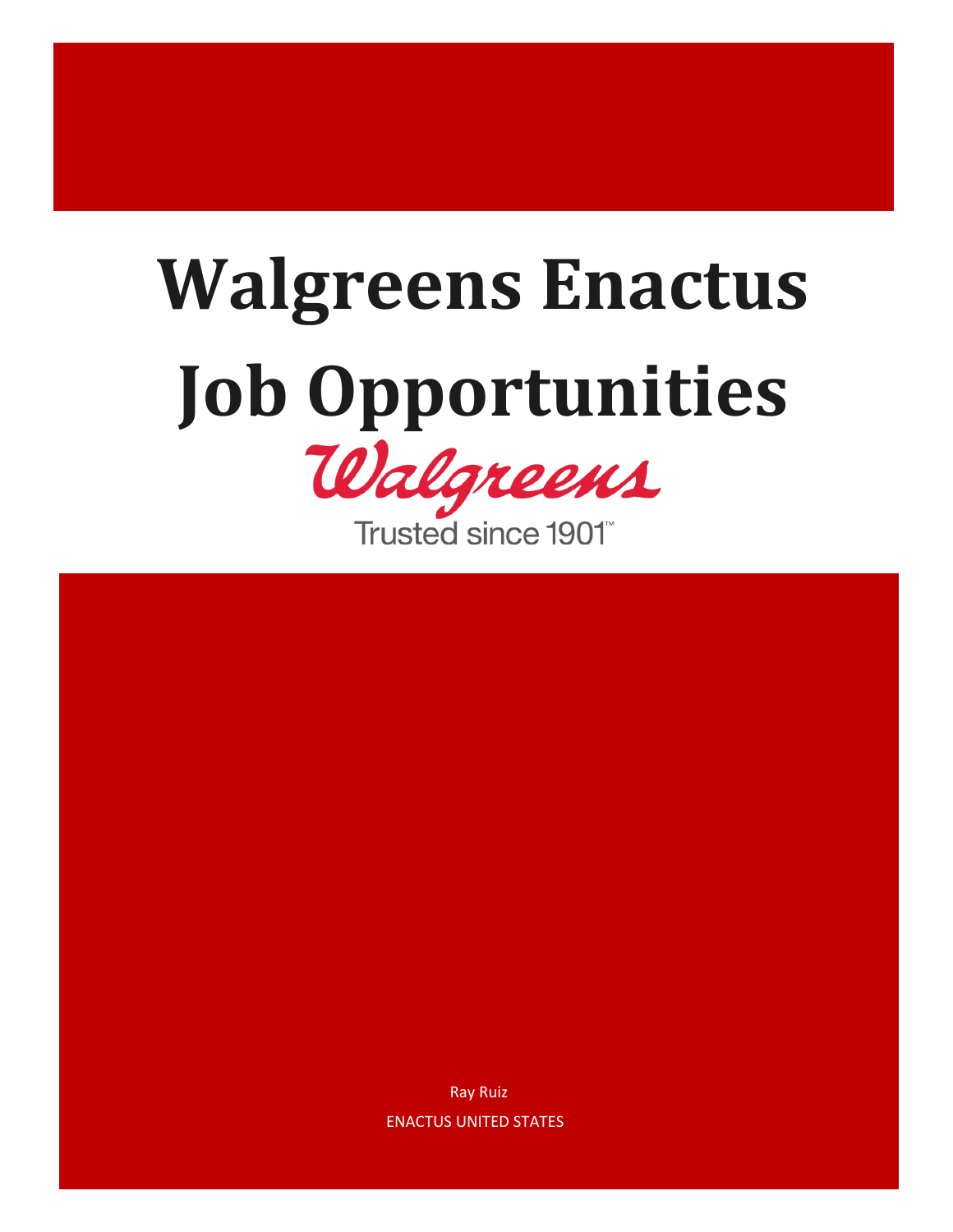# **Contents**

| Analyst, Merch & Marketing Developmental Program (MMDPA)  11 |  |
|--------------------------------------------------------------|--|
|                                                              |  |
|                                                              |  |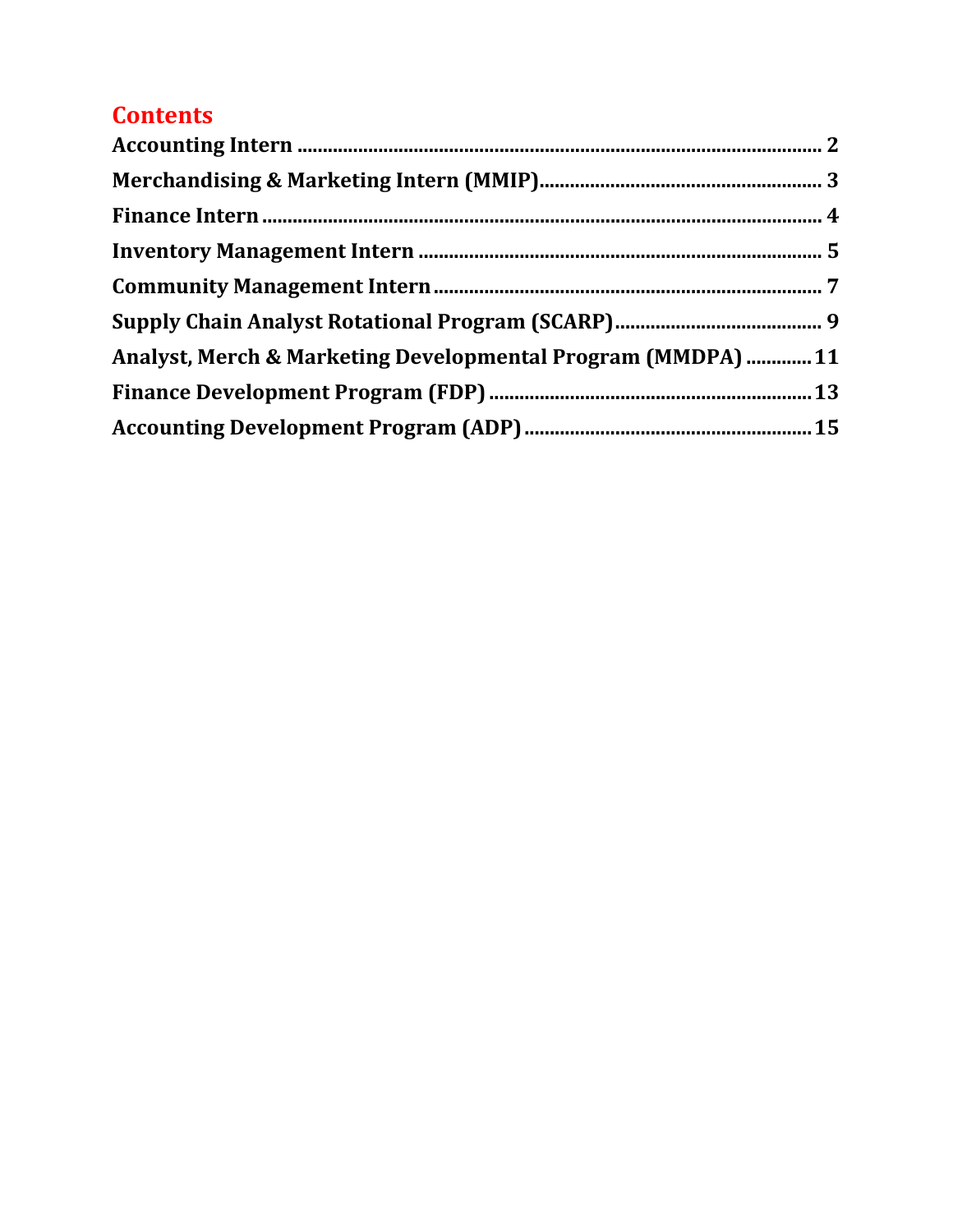# <span id="page-2-0"></span>**Accounting Intern**

Location – Deerfield IL

This internship position will be a part of the Finance & Accounting team. Responsible for supporting Accounting Directors in preparing journal entries and reconciliations, analyzing results, and managing daily accounting operations that ensure appropriate controls and reporting. This position will provide the intern visibility to the staff within the Finance & Accounting division as well as the operational staff across the business units. In this position, the candidate will have the opportunity to demonstrate and develop analytical skills while learning about the diverse business units within Walgreens.

Walgreens Accounting Internship openings at our corporate office in Deerfield, IL for the following areas:

- •Retail Pharmacy Accounting
- •Internal Audit
- •Corporate Accounting
- •Shared Services
- •Tax

Project work will differ in each area depending on business needs, and all interns will participate in the Corporate Internship Programming.

The program is designed to provide you with a full experience as to what your career within Walgreens could look like. We position you to succeed with training, exposure to the business, social activities, mentorship, a case competition, and performance management sessions for your continued growth and development

#### **Job Responsibilities**

- Provides support to the Accounting Directors in the accounting and reporting for the specified divisions.
- Analyzes results and develops explanations for key variances.
- Automates some of the reports within the Division.

#### **Basic Qualifications & Interests**

- Currently enrolled in a Bachelors or Masters degree program.
- Will be graduating and available for full time employment no later than June 2020.
- Majoring in Accounting, Finance, or Economics.
- Intermediate level skill in Microsoft Office Suite (Microsoft Excel, Word, PowerPoint).

#### **Preferred Qualifications & Interests**

- Possesses a GPA of 3.2.
- Experience in Retail.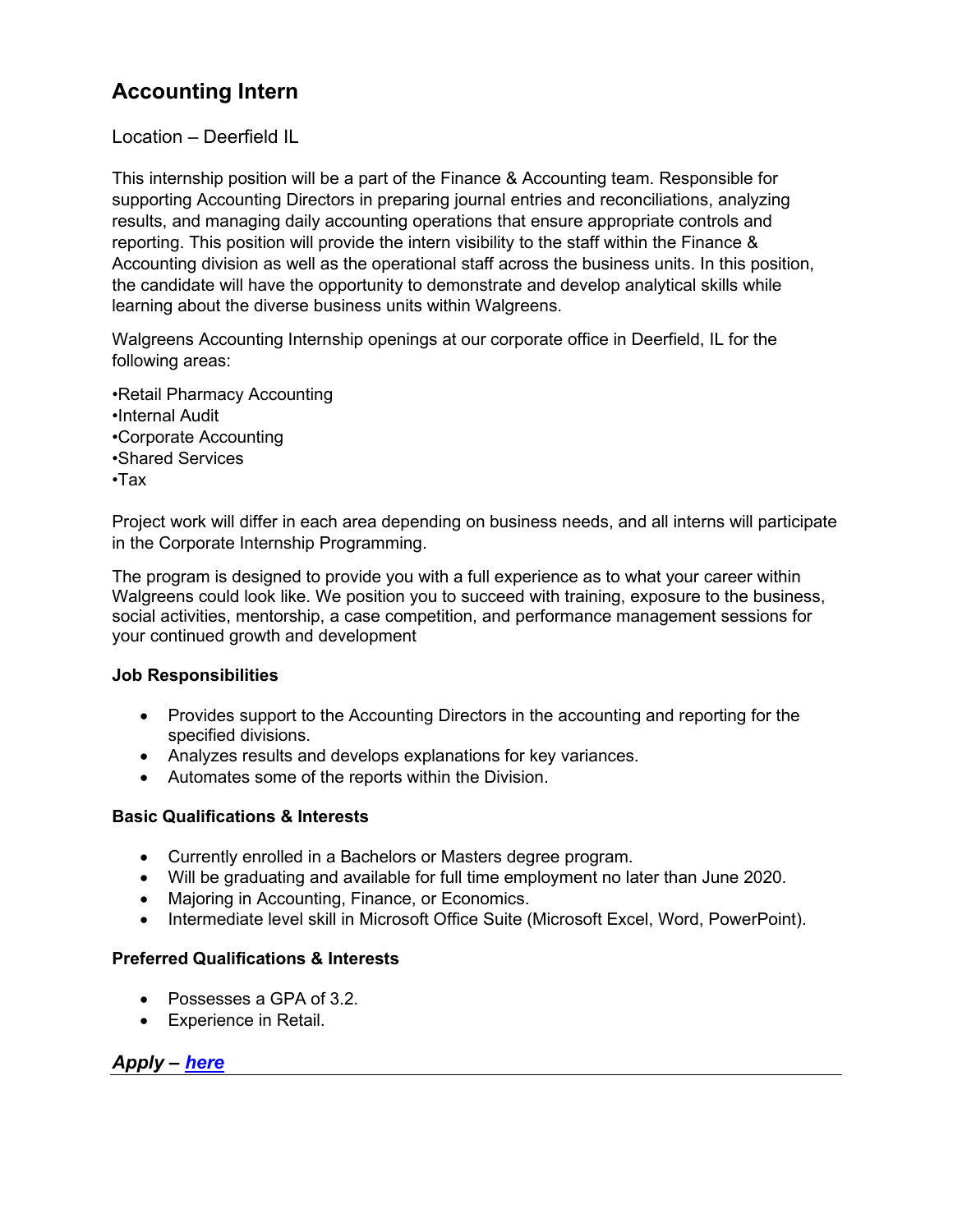# <span id="page-3-0"></span>**Merchandising & Marketing Intern (MMIP)**

# Location – Deerfield IL

As an intern in the Merchandising & Marketing Internship Program (MMIP), you'll learn how to apply your analytical skills, classroom learning, and interest in retail to make a meaningful contribution to the growth of our company. Over the 10-week long program at our corporate headquarters in Deerfield, IL, you will have the opportunity to work with and learn from a group of innovative individuals focused on guiding the growth of the leading drugstore retailer.

Previous Merchandising & Marketing Interns have worked on projects in Category Management, Merchandising Initiatives, Space Management, and Marketing. In addition, all interns have the opportunity to work with individuals throughout the company including interaction with the following divisions: Finance, Pharmacy, Store Operations, Supply Chain, Owned Brands, Insights, and Ecommerce.

The program is designed to provide you with a full experience as to what your career within Walgreens could look like. We position you to succeed with training, exposure to the business, social activities, mentorship, a case competition, and performance management sessions for your continued growth and development.

#### **Job Responsibilities**

- Act as a business intelligence partner in the Category Manager's/Marketing team's strategy development process
- Collaborate with cross functional partners (example: Marketing, Pricing, Merchandise Planning, Customer Insights, Owned Brands, Space Management, Finance, and Supply Chain) functions to develop historical, competitive and future-looking analyses.
- Deliver a project aligning to strategic priorities and present to manager/leadership at end of summer
- Utilize various tools are resources to analyze information and make recommendations to support the business

# **Basic Qualifications & Interests**

- Currently enrolled in a Bachelors degree program with 2 to 3 semesters remaining with a graduation date no later than June 2020 and have a GPA of 3.0
- Majors in fields such as Merchandising, Marketing, Economics, or Financial Analysis
- Intermediate level of MS Excel such as creating spreadsheets, utilizing vlookups, using pivot tables, calculating totals and formatting

# **Preferred Qualifications & Interests**

- Experience analyzing data
- Majors in fields such as Merchandising, Marketing, Economics, or Financial Analysis
- Experience using financial modeling skills such as business analytics and problem solving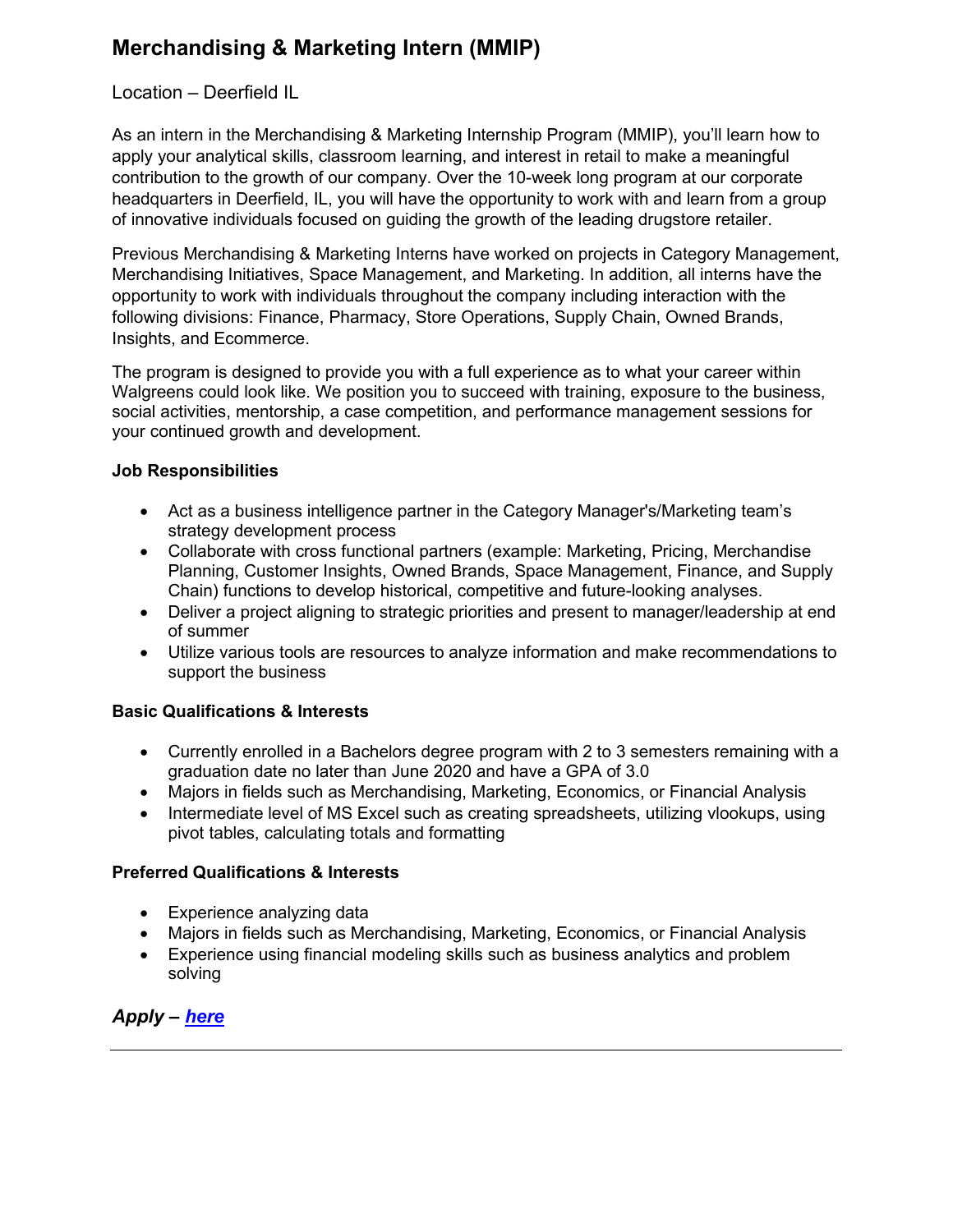# <span id="page-4-0"></span>**Finance Intern**

# Location – Deerfield IL

This internship position will be a part of the Finance & Accounting team. Responsible for supporting Finance & Accounting Directors in developing budgets, forecasts and providing meaningful analysis of actual results. This position will provide the intern visibility to the staff within the Finance & Accounting division as well as the operational staff across the business units. In this position, the candidate will have the opportunity to demonstrate and develop analytical skills while learning about the diverse business units within Walgreens.

Walgreens has Finance & Accounting Internship openings at our corporate office in Deerfield, IL for the following areas:

- Business Unit Finance
	- o Merchandise Finance
	- o Pharmacy Finance
	- o Supply Chain Finance
	- o Human Resources Finance
	- o And many more..
- Financial Planning and Analysis
- Mergers and Acquisitions
- Pricing and Underwriting

Project work will differ in each area depending on business needs, and all interns will participate in the Corporate Internship Program.

The program is designed to provide you with a full experience as to what your career within Walgreens could look like. We position you to succeed with training, exposure to the business, social activities, mentorship, a case competition, and performance management sessions for your continued growth and development.

#### **Job Responsibilities**

- Provides support to the Finance Directors in the fiscal year budgeting process for the specified divisions.
- Analyzes results and develops explanations for key variances.
- Automates some of the reports within the Division.

#### **Basic Qualifications & Interests**

- Currently enrolled in a Bachelors degree program with 2 semesters remaining upon start date.
- Graduated and available for full-time employment no later than June 2020.
- Majoring in Finance, Accounting or Economics.
- Intermediate level skill in Microsoft Office Suite (Microsoft Excel, Word, PowerPoint).

# **Preferred Qualifications & Interests**

- Possesses a GPA of 3.2.
- Experience in Retail.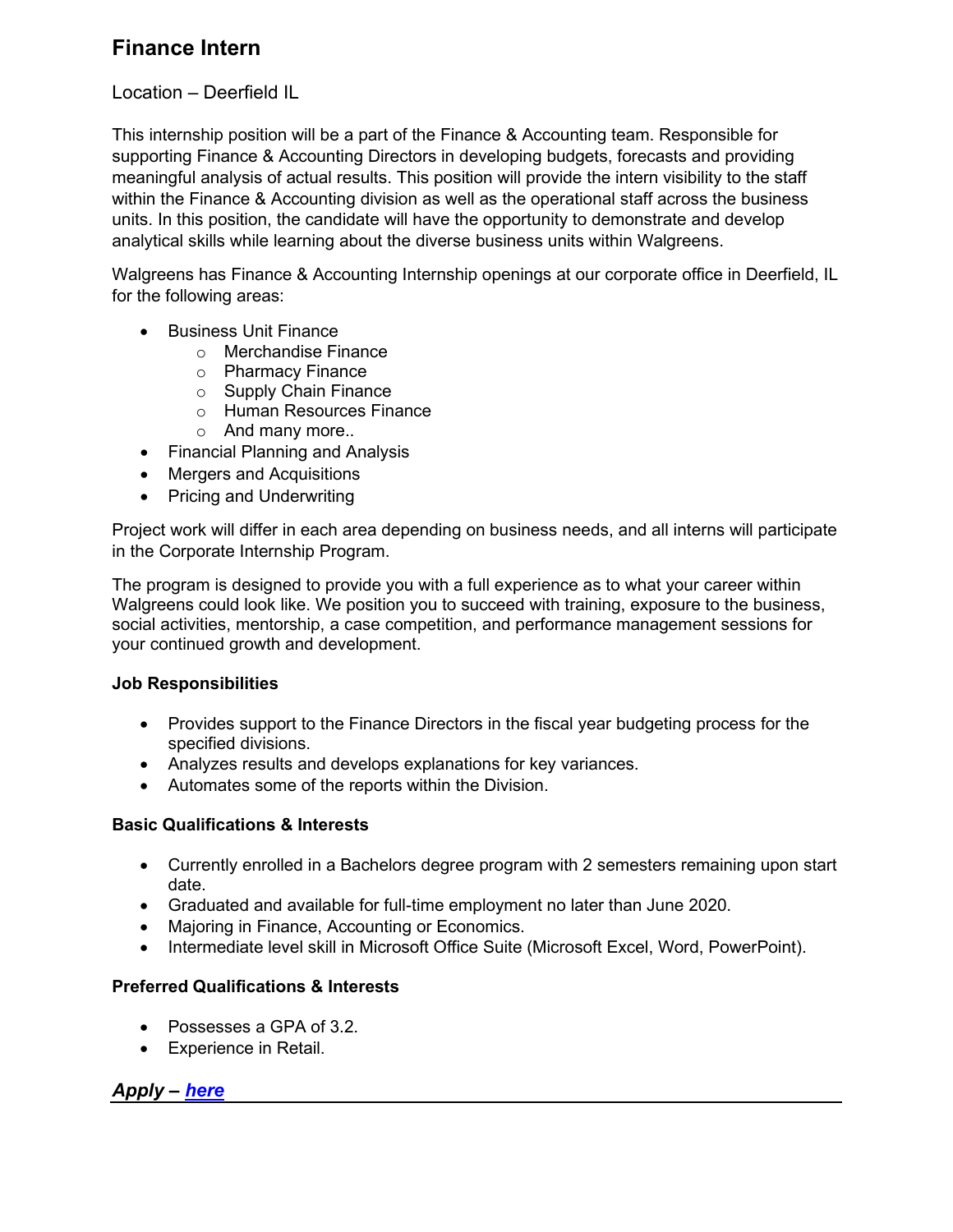# <span id="page-5-0"></span>**Inventory Management Intern**

Location – Deerfield IL

# **Company Overview**

This is a very exciting time at Walgreens. We're taking our products and services to the four corners of the world as part of the Retail USA division of Walgreens Boots Alliance, Inc., the first global pharmacy-led, health and wellbeing enterprise. Walgreens Boots Alliance was formed through the combination of Walgreens and Europe's Alliance Boots in December 2014, bringing together two leading companies with iconic brands, complementary geographic footprints, shared values and a heritage of trusted health care services dating back more than 100 years each.

Today, Walgreens is the neighborhood drugstore and retailer that makes health and happiness simpler, easier and within reach. And, we remain a trusted wellness provider offering convenient access to important health services such immunizations and an array of pharmacy services that can help patients improve their health. To our team members, Walgreens represents a unique opportunity to excel in their careers in a welcoming and inclusive environment. Join us at Walgreens and find yourself at a place where innovation thrives and incredible career and growth opportunities await. We offer the chance to work in a truly supportive environment and be part of a progressive organization dedicated to the well-being of our customers, employees, and the communities we all call home.

# **About This Opportunity**

As an intern in Inventory Management, you'll learn how to apply your analytical skills, classroom learning, and interest in retail to make a meaningful contribution to the growth of our company. Over the 10-week long program at our corporate headquarters in Northbrook, IL, you will have the opportunity to work with and learn from a group of innovative individuals focused on guiding the growth of the leading drugstore retailer.

The program is designed to provide you with a full experience as to what your career within Walgreens could look like. We position you to succeed with training, exposure to the business, social activities, mentorship, a case competition, and performance management sessions for your continued growth and development.

Walgreens is looking for individuals that have a strong analytical foundation, superior communication skills, excellent problem-solving skills, demonstrate assertiveness, enjoy a fast paced, dynamic atmosphere, and desire to learn more about the retail industry. As a part of the Inventory Management Internship, you will experience the following benefits:

- **Training:** We provide professional development training and on-the-job training throughout the program, ensuring that all interns have the skills to excel within their internship.
- **Mentoring:** All interns receive a mentor and buddy, allowing for two immediate sources of information and guidance. Both will help build your career and network within Walgreens in addition to answering any questions you may have throughout the program.
- **Case Study Competition:** All interns will be assigned to a cross-functional intern team where they will complete and present a Walgreens case study. Teams will present to senior leadership, and the winning team will have the opportunity to have lunch with the CEO and his leadership team.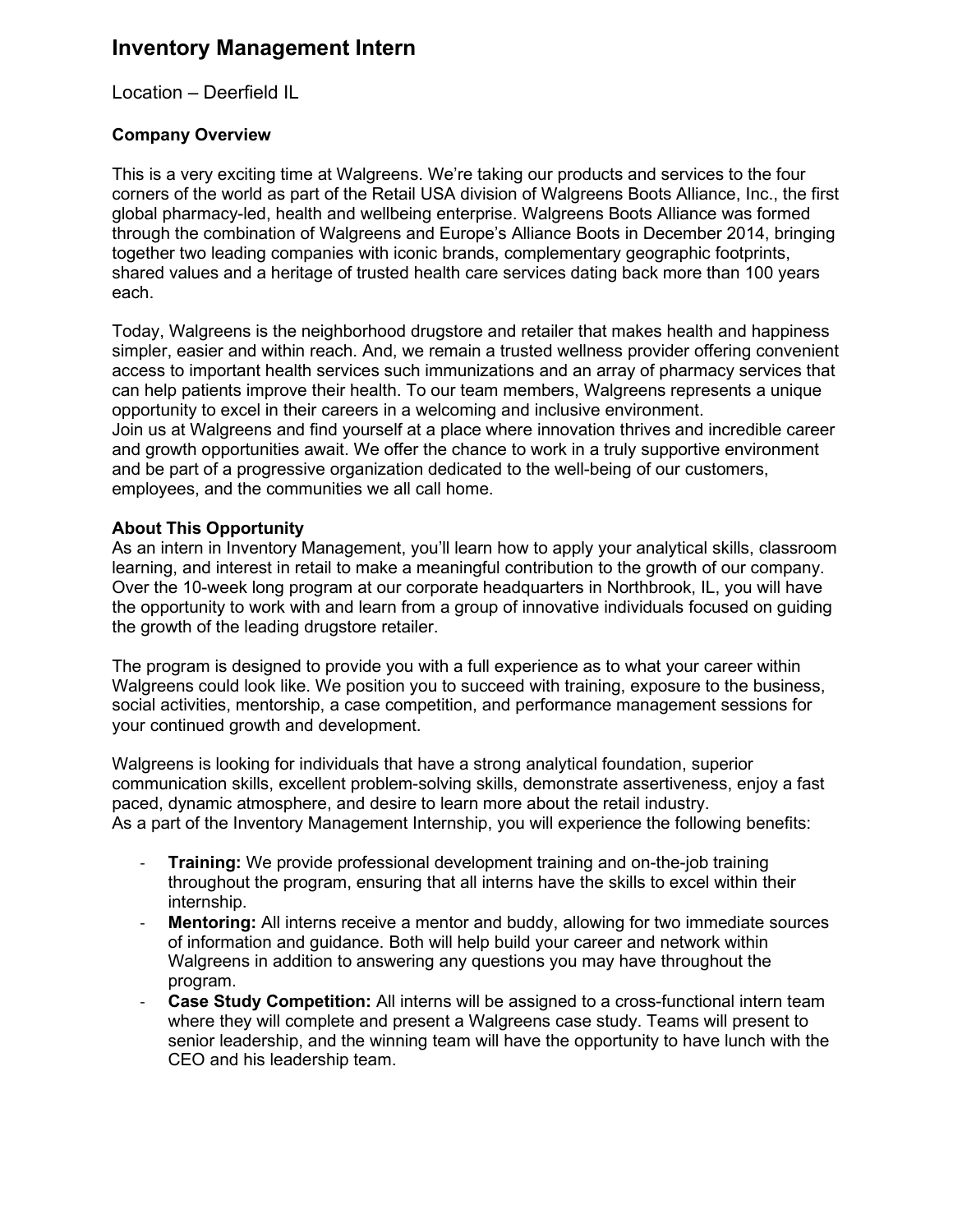- **Distribution Center and Store Tours:** Interns are given the experience to tour one of our distribution centers and flagship stores, allowing you to see the application of your work and how it impacts the customer and store employees.
- **Social Events:** Throughout the internship we schedule social events in Chicago ranging from a sporting event, to seeing the famous improv group, The Second City. These are a great opportunity to network with your colleagues and enjoy Chicago in the summer!

#### **Job Responsibilities**

- Perform daily maintenance, including but not limited to order processing, confirmation, tracking orders with manufacturers and carriers, communication with distribution center on receiving discrepancies and prioritization, and processing returns and claims to manufacturer.
- Identify and resolve out of stock issues, focusing on minimizing shortage occurrences through analysis of data and review of safety stock levels.
- Optimize inventory levels by managing and analyzing purchase orders on time and at the appropriate quantities, aligning as needed with Demand Planning; Category Management; and DC Operations to achieve company objectives.
- Meets daily with demand planners to discuss key in-stock and inventory issues, focus areas for the week and extended timeframes. Work with vendor base with the use of vendor scorecards to resolve chronic issues such as Lead Time, Fill Rate, Data Quality, Cost Accuracy, Etc. to ensure a world-class customer experience.
- Work closely with Category Demand Planner to ensure proper stock levels and allocation for Promotional and Seasonal items and collaborate with suppliers on buy plans to effectively increase fill rate.
- Monitor age of inventory and determine potential inventory risks. Proactively lead collaborative efforts with Demand Planning and Category Management with appropriate action to mitigate and relieve at-risk and aged inventory.
- Utilize system-generated reports to determine priorities and areas of opportunity and to confirm/communicate results. Create adhoc reporting when needed.

# **Basic Qualifications & Interests:**

- Currently enrolled in a Bachelors degree program with 2 to 3 semesters remaining with a graduation date no later than June 2017 and have a GPA of 3.0
- Majors in fields such as Supply Chain, Engineering, Marketing, Economics, or Financial Analysis
- Communication skills such as writing reports and presenting the information to key stakeholders
- Experience collaborating with teams.
- Intermediate level of MS Excel and Access such as creating spreadsheets & databases, running reports, calculating totals and formatting.
- Experience analyzing data
- Experience using financial modeling skills such as determining ROIC, business analytics, and problem solving
- Knowledge of working in a matrix environment

Learn more about our Internship and Rotational Programs through Walgreens website www.walgreens.jobs. Applications are actively reviewed.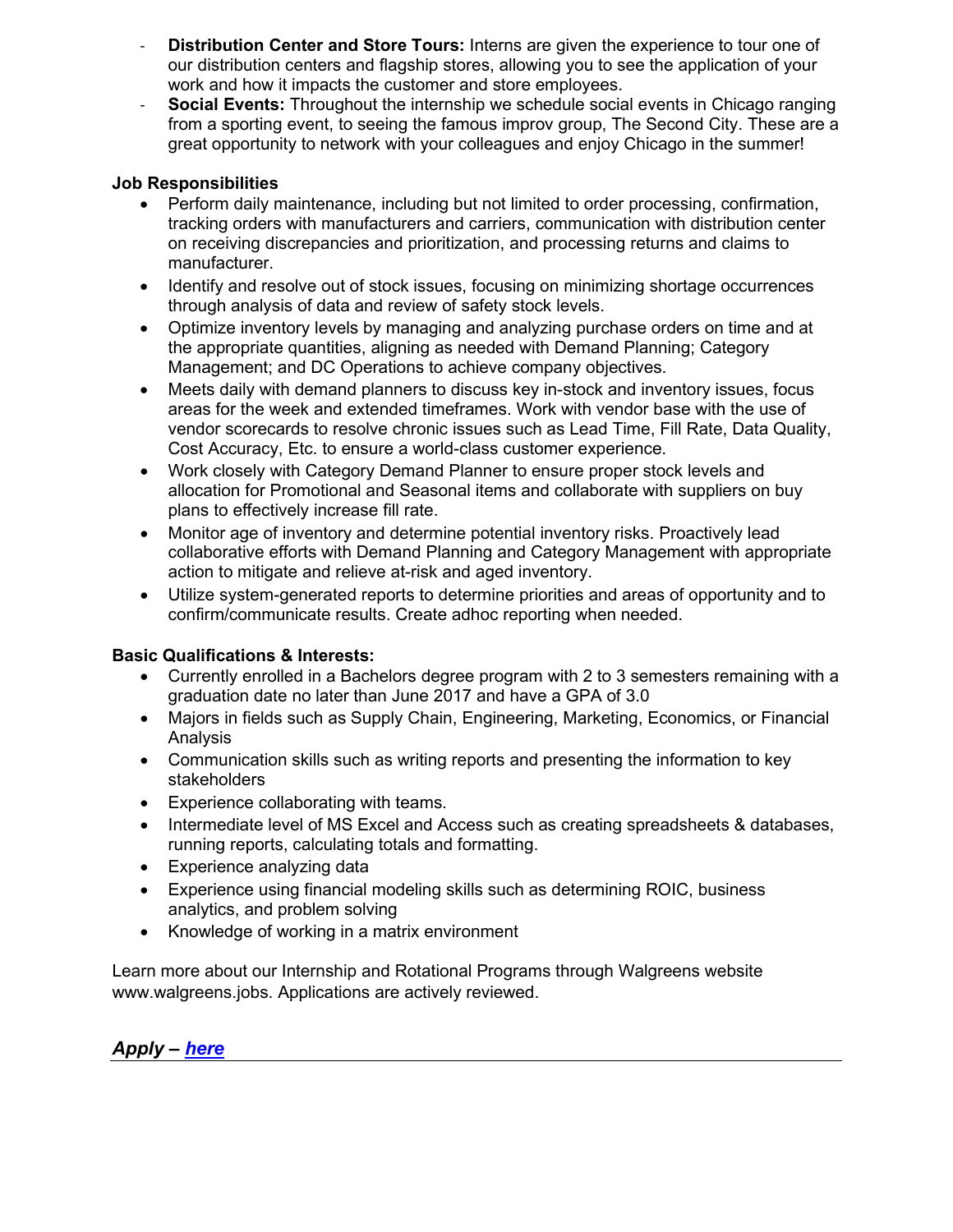# <span id="page-7-0"></span>**Community Management Intern**

### **Job Relationships**

Maintains good working relationships and actively cooperates with Shift Lead, Assistant Manager Trainee, Assistant Manager, Pharmacy Manager, District Manager, Director – Pharmacy & Retail Operations, Healthcare Supervisor, and other Company and outside associates to ensure the objectives of the department and Company are met.

#### **Job Objectives**

- Learn to provide an extraordinary customer experience in retail store setting.
- Completes product returns, order voids, customer refunds, cash drops to the safe, and provides change as requested to cash registers.
- Models and delivers a distinctive and delightful customer experience.

#### **Job Responsibilities**

- Customer Experience
	- $\circ$  Engages customers and patients by greeting them and offering assistance with products and services. Resolves customer issues and answers questions to ensure a positive customer experience.
	- $\circ$  Models and shares customer service best practices with all team members to deliver a distinctive and delightful customer experience, including interpersonal habits (e.g., greeting, eye contact, courtesy, etc.) and Walgreens service traits (e.g., offering help proactively, identifying needs, servicing until satisfied, etc.).
- **Operations** 
	- o Learn from store, pharmacy, district manager, competitors and customers/patients
	- $\circ$  Engage in a kick-off and day of service activity<br> $\circ$  Responsible and accountable for registering all
	- Responsible and accountable for registering all related sales on assigned cash register including records of scanning errors, price verifications, items not on file, price modifications, and voids.
	- $\circ$  Assists manager or assistant store manager in reviewing order exceptions on order release day and assists in reverse logistics (e.g., 1506, returns, empty package).
	- $\circ$  Learns to analyze inventory trends and supervises inventory management, including ordering items, keeping stock, and liquidating stock and leveraging company resources to avoid outs and overstock.
	- $\circ$  Assists manager or assistant store manager in evaluating and developing displays, including promotional, seasonal, super structures, and sale merchandise. Completes resets and revisions.
	- $\circ$  Engage in weekly meetings with store manager or pharmacy manager<br> $\circ$  Responsible for basic department pricing and making daily price chang
	- Responsible for basic department pricing and making daily price changes; ensures proper signage is displayed at the store to support accurate pricing of products. Ensures any additional pricing tasks related to local regulations and/or regulatory compliance programs are completed accurately and within the required time frame.
	- $\circ$  Assists with exterior and interior maintenance by ensuring clean, neat, orderly store condition and appearance, including requesting store or system repairs as required in manager absence, or as requested by manager.
	- $\circ$  Assists with separation of food items (e.g., raw foods from pre-cooked) and product placement as specified by policies/procedures (e.g., raw and frozen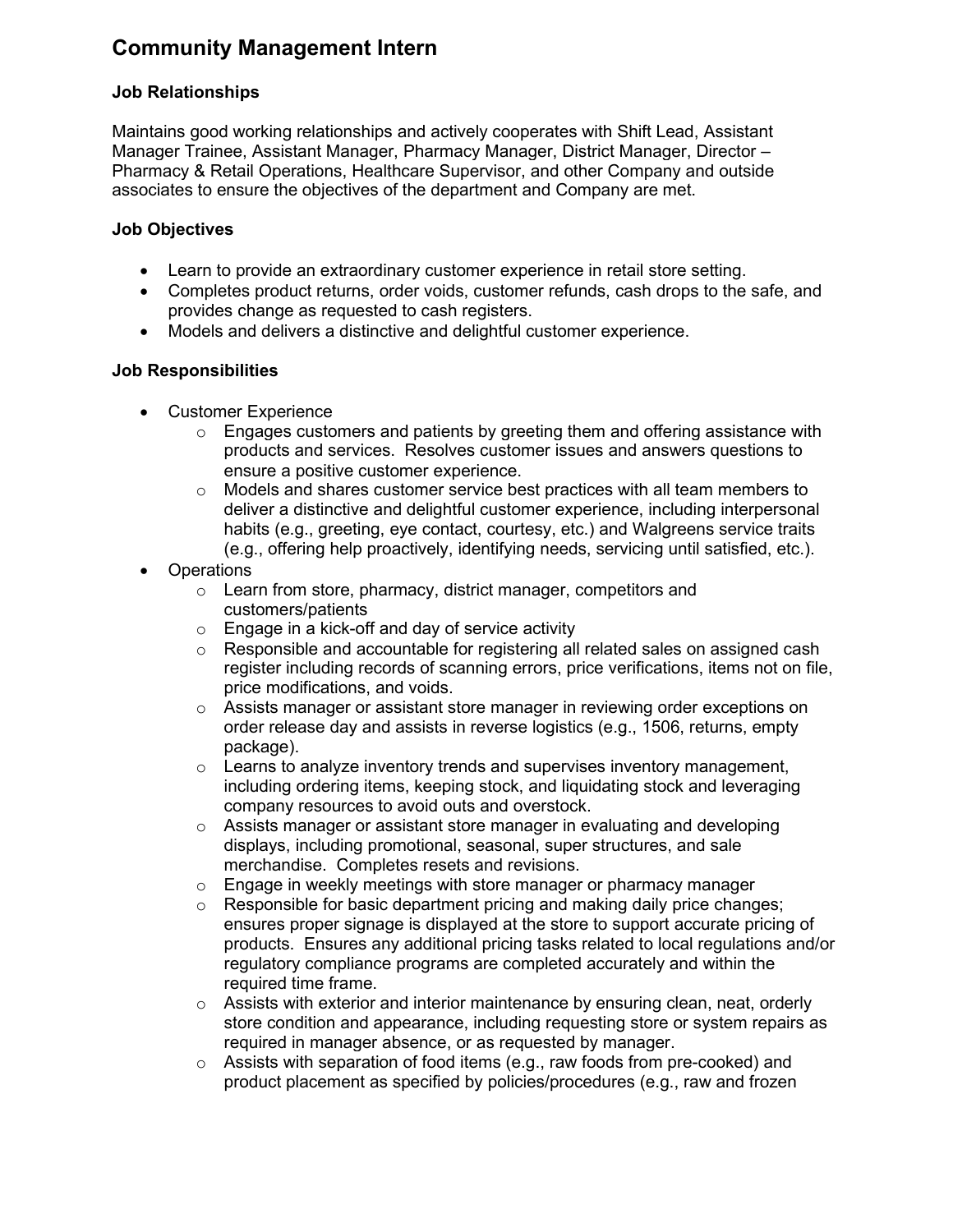meats on bottom shelves). For consumable items, assists in stock rotation, using the first in, first out method and restock outs.

- o Has working knowledge of store systems and store equipment.<br>o Receives exposure to the analysis of financial & performance da
- Receives exposure to the analysis of financial & performance data for the store, pharmacy and clinic and to the analysis of asset protection data and action plans to reduce loss.
- $\circ$  Ensures compliance with state and local laws regarding regulated products (e.g., alcoholic beverages and tobacco products).
- $\circ$  Work as a group to complete the Intern Team Challenge and present to area, district and store leaders
- o Complies with all company policies and procedures; maintains respectful relationships with coworkers.
- o Complete evaluation of internship program upon completion.
- o Completes special assignments and other tasks as assigned.
- Training & Personal Development
	- o Attends training and completes E-learnings and special assignments requested by Manager.
	- o Shadow district leader for the specified time
- Communications
	- o Reports customer complaints to management.
	- o Assists Store Manager in planning and attending community events.

#### **Basic Qualifications & Interests**

- Should be a Student beginning or completing Senior year towards a Bachelor's degree Graduated and available for full-time employment no later than June 2020.
- Must be fluent in reading, writing, and speaking English. (Except in Puerto Rico)
- Willingness to work flexible schedule, including evening and weekend hours.

#### **Preferred Qualifications & Interests**

• Prefer the knowledge of store inventory control.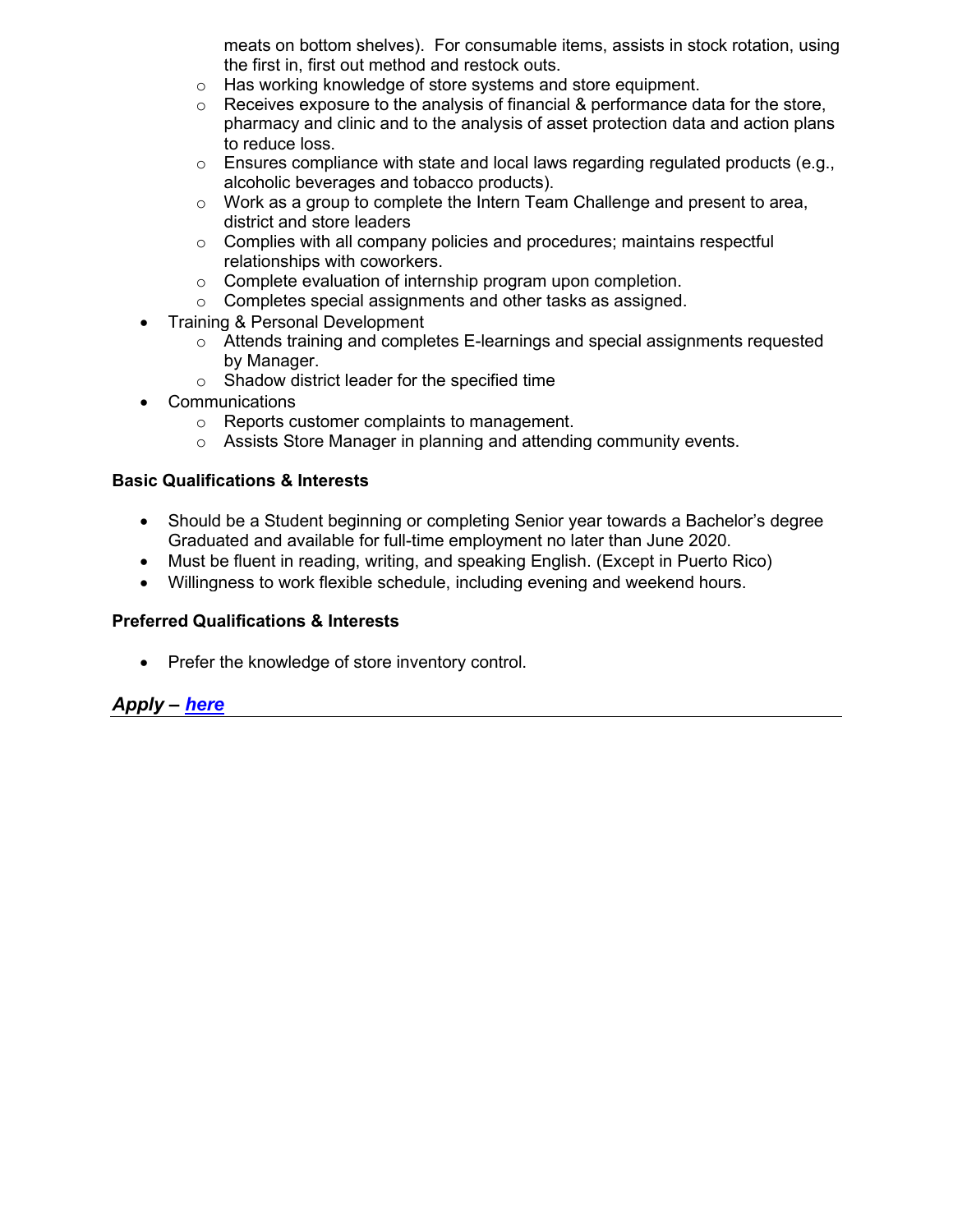# <span id="page-9-0"></span>**Supply Chain Analyst Rotational Program (SCARP)**

Location – Deerfield IL

Walgreens is seeking highly talented and career-minded professionals who will begin employment at Walgreens Corporate Headquarters within the Supply Chain Analyst Rotational Program (SCARP). SCARP is a two-year program in which analysts complete three rotations of eight months each prior to graduating into a regular position of greater responsibility. SCARP focuses on further developing and growing analysts into well-rounded business professionals through gaining strong, foundational education and training in Supply Chain. SCARP is a highly visible program, supported by senior leaders of Walgreens Supply Chain.

During the two-year program, analysts will rotate through various Supply Chain departments such as Inventory Management, Transportation, Master Data, Ecommerce, DC Operations, and Analytics. The analysts will be assigned a SCARP mentor who will counsel them throughout the program. SCARP offers extensive training through each rotation that focuses on the development of analysts' core competencies such as leadership, communication, and problem solving, as well as technical competencies in the context of Walgreens such as supply planning, data analysis, and financial planning. SCARP also has a robust performance management process focused on continuous development.

Graduates of SCARP are expected to take future leadership positions within the company as they advance their careers.

#### **Job Responsibilities (listed in order of importance and/or time spent)**

- Performs moderately complex analysis of information, problems, and/or data under general supervision. Makes recommendations for the review of more senior staff members.
- Tracks, monitors and measures the benefit of implemented solutions for moderately complex issues, applying company policies and procedures in the resolution of a variety of issues. May also perform gap analysis. Tracks, monitors and measures the benefit of implemented solutions for moderately complex issues, applying company policies and procedures in the resolution of a variety of issues. May also perform gap analysis.
- Communicates perceived risks to senior staff members and leadership with recommendations for mitigation.
- Computes metrics involving moderately complex issues.
- Develops, analyzes and disseminates moderately complex reports.
- Builds productive internal/external working relationships to work collaboratively. Shares knowledge with the team.
- Resolves moderately complex issues.
- Receives general instructions on routine work, detailed instructions on new projects or assignments.
- Recommends streamlined processes and process improvements to more senior staff members. Assists in driving change as needed.

# **Basic Qualifications & Interests**

- Bachelor's degree in supply chain, or related field, to be completed by June 1st of program year.
- Intermediate level skill in Microsoft Excel (for example: using SUM function, setting borders, setting column width, inserting charts, using text wrap, sorting, setting headers and footers and/or print scaling).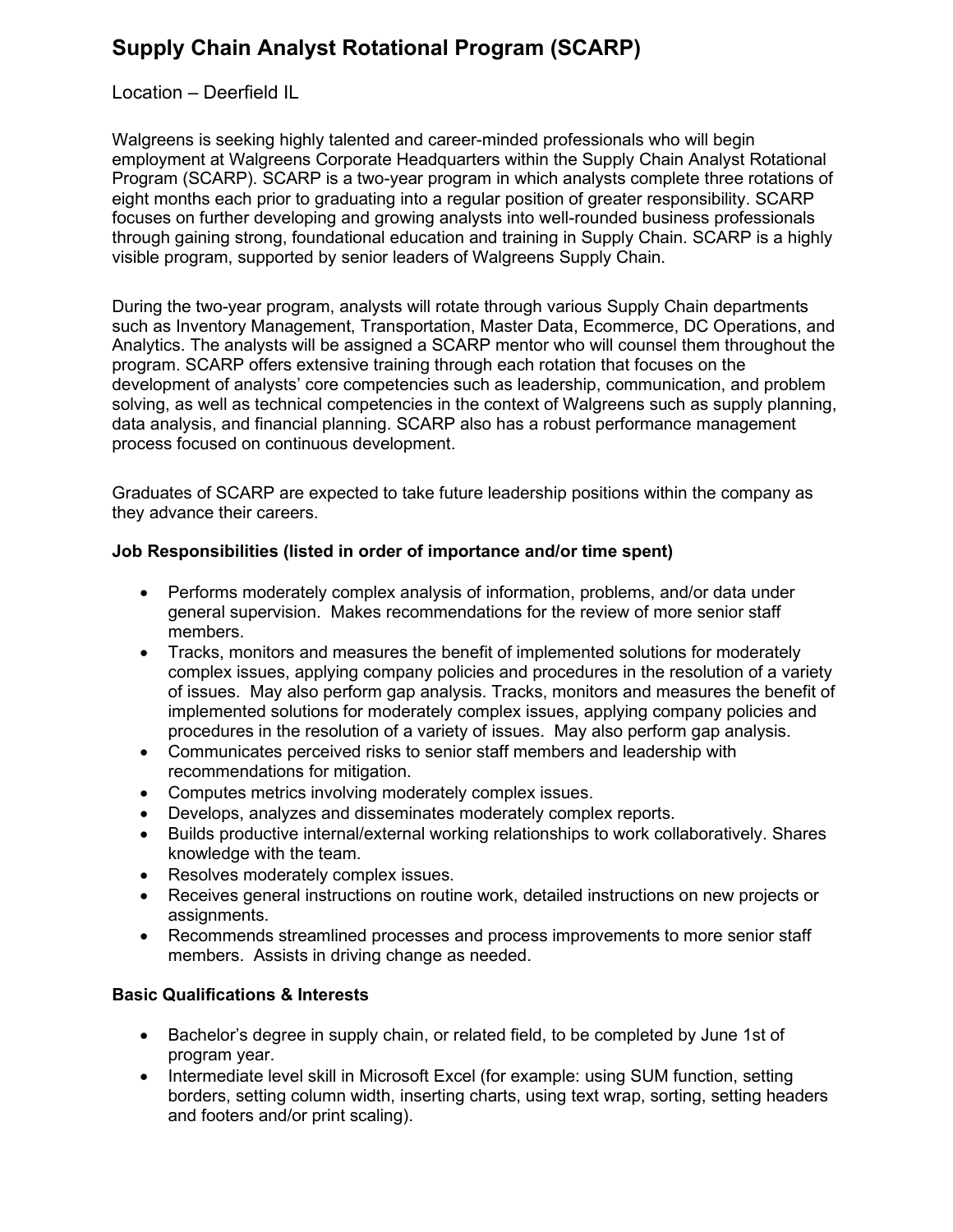- Experience collaborating with teams.
- Relationship building skills ability to work in matrixed environment, collaborating with multiple teams and levels in the organization.

#### **Preferred Qualifications & Interests**

- GPA of 3.0 or above.
- Experience in one or more of the following: Retail, Supply Chain procurement.

#### **Travel Requirements**

• Willing to travel up to 10% of the time for business purposes (within state and out of state).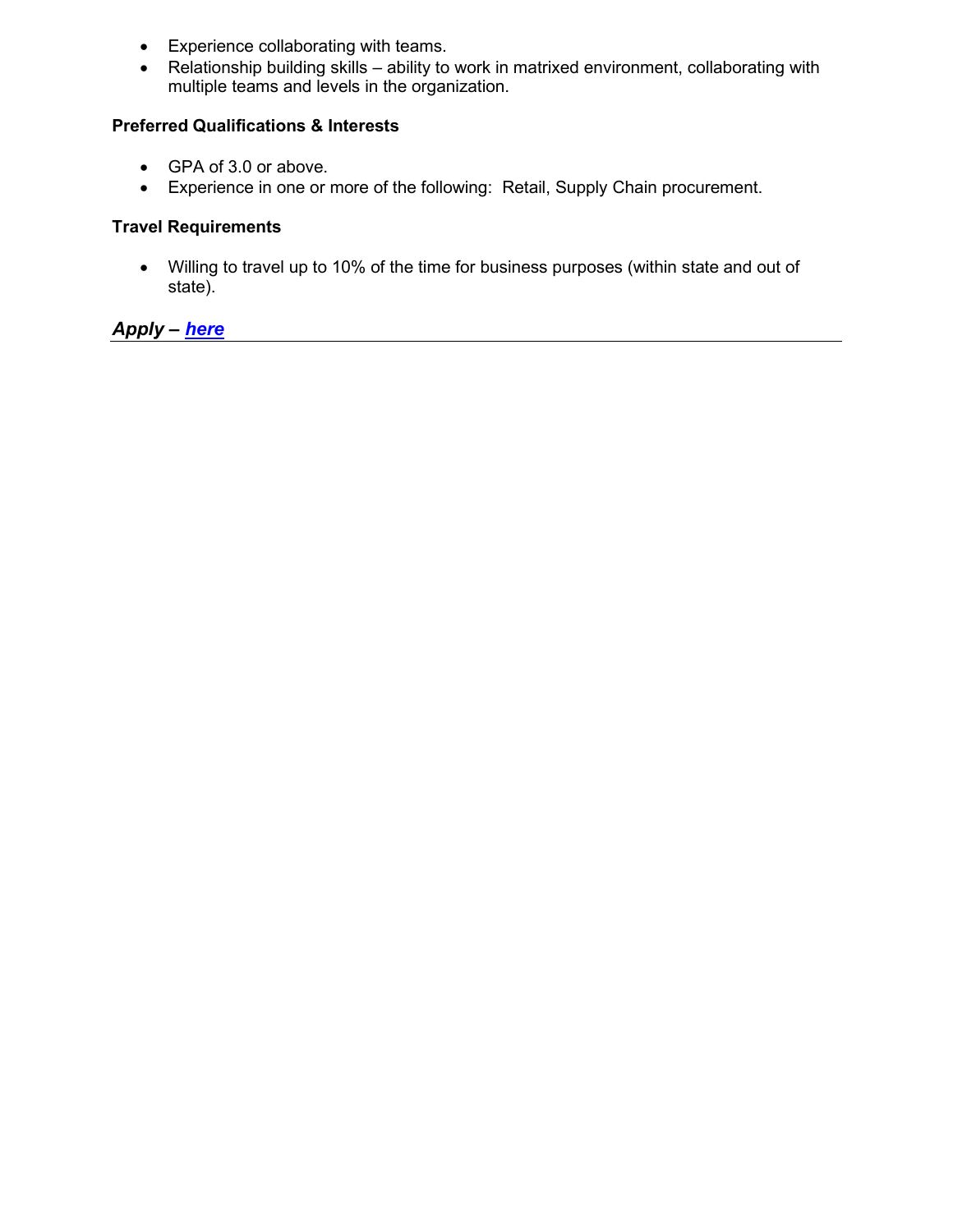# <span id="page-11-0"></span>**Analyst, Merch & Marketing Developmental Program (MMDPA)**

Location – Deerfield IL

The Merchandising and marketing Development Program offers retail professionals the opportunity for broad exposure and experience within the Merchandising and Marketing division. Merchandising and Marketing Development Program Analysts will rotate six months at a time through Walgreens Category Management, Merchandise Planning, Space Management, Ecommerce, Marketing, Pricing & Promotions, and Global insights teams. The rotations will allow analysts to learn new skills in each area while contributing through their projects.

The rotations will be a valuable opportunity to build a solid foundation within Merchandising and Marketing and sets the stage for advancement throughout the organization. Upon completion of the two-year rotational program, analysts will be prepared to take on positions of increasing responsibility and accountability within the organization at a Senior Analyst or Associate Manager level. Analysts will have exposure to professional development support throughout the program.

#### **Job Responsibilities (listed in order of importance and/or time spent)**

Merchandising and Marketing Development Program Analyst: Acting as a primary business intelligence partner in the Category Manager's strategy development process; collaborating with cross functional partners example: Marketing, Pricing , Merchandise Planning, Promotions, Customer Insights, Owned Brands, Space Management, Finance, and Supply Chain functions to develop historical, competitive and future-looking analyses - focusing on assortment selection, financial planning, forecast accuracy and vendor profitability.

#### **Basic Qualifications & Interests**

- Bachelor's Degree completed by June of program year. GPA of 3.0 or above.
- Communication skills such as writing reports and presenting the information to key stakeholders.
- Relationship building skills ability to work in matrixed environment, collaborating with multiple teams and levels in the organization.
- Experience analyzing data.
- Experience using financial modeling skills such as business analytics, and problem solving.
- Experience collaborating with teams.
- Intermediate level skill in Microsoft Excel (for example: using Vlookups, SUM function, setting borders, setting column width, inserting charts, using text wrap, sorting, setting headers and footers and/or print scaling).
- Intermediate level skill in Microsoft PowerPoint (for example: applying a theme, formatting character spacing, inserting a picture, changing slide layout and theme colors, adding transitions, customizing slide numbers, changing chart style and/or formatting font).

#### **Preferred Qualifications & Interests**

- At least 2 years of experience in one or more of the following: retail, procurement/purchasing, merchandising, or vendor relations
- Retail experience

#### **Travel Requirements**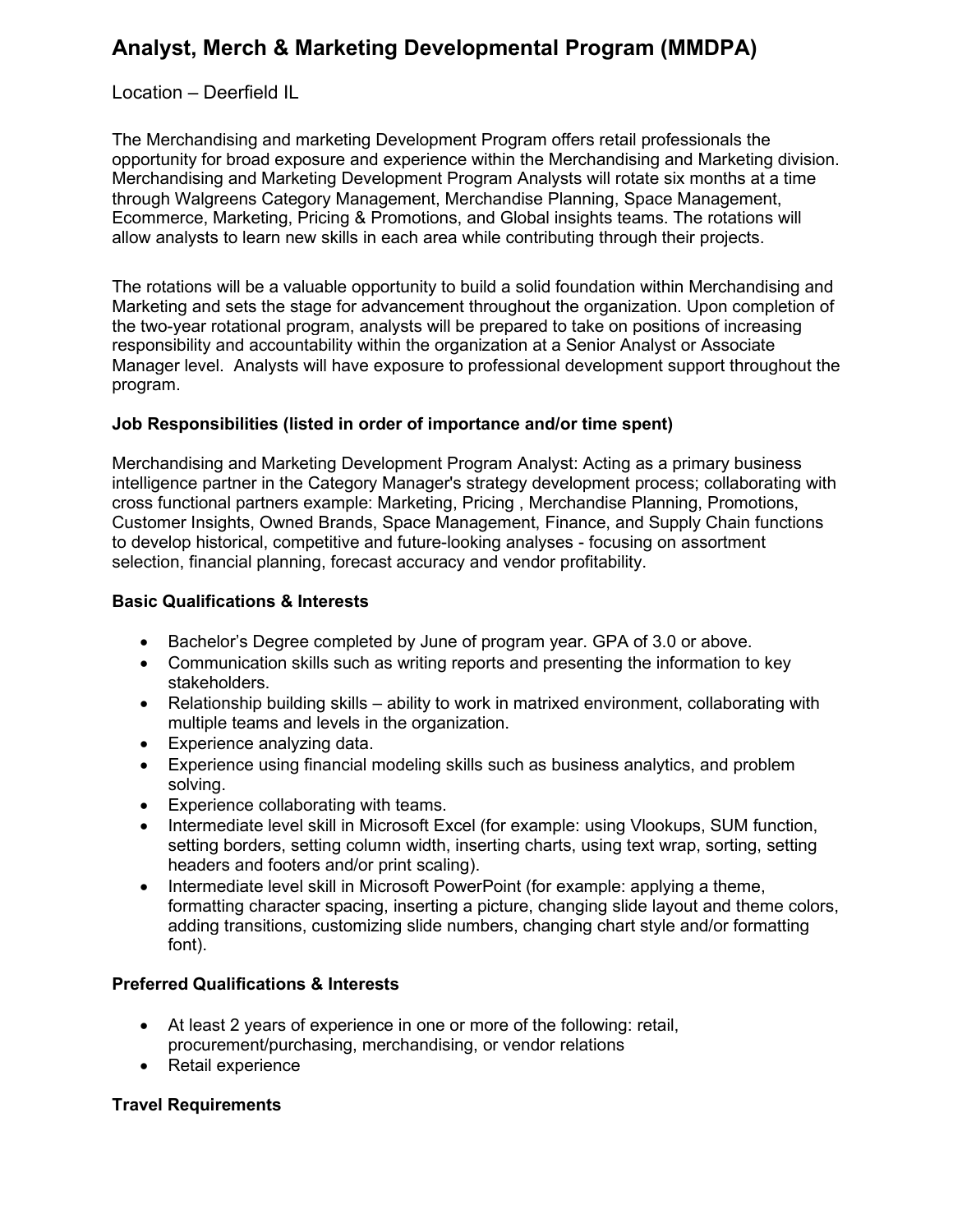• Willing to travel up to 10% of the time for business purposes (within state and out of state).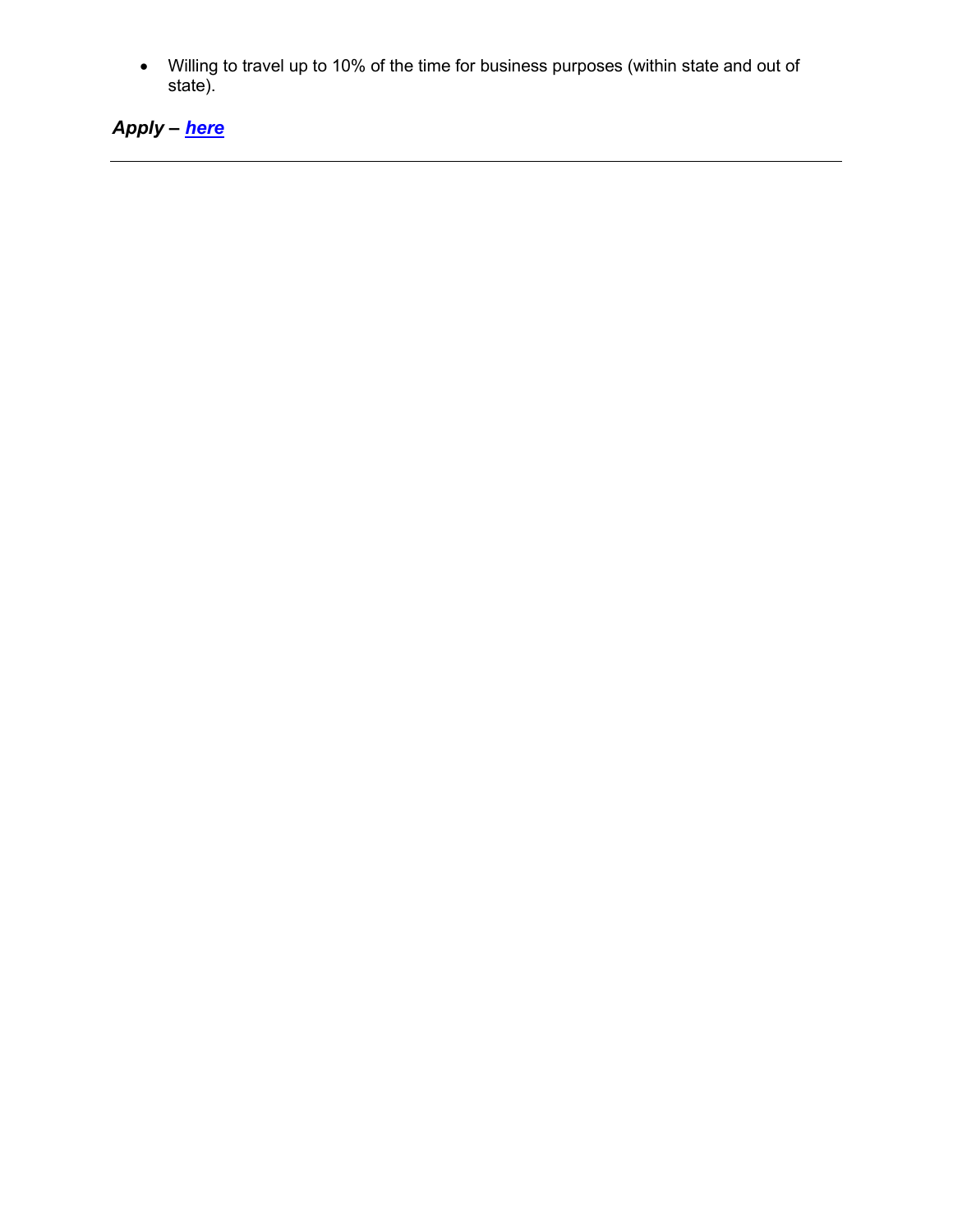# <span id="page-13-0"></span>**Finance Development Program (FDP)**

Location – Deerfield IL

Walgreens is seeking highly talented and career-minded professionals who will begin employment at Walgreens Corporate Headquarters with the Finance Development Program (FDP). FDP is a two-year program in which associates complete 4 rotations of 6 months each prior to graduating into a regular position of greater responsibility. FDP focuses on further developing and growing you into well-rounded business professionals gaining strong foundational education and training in Finance and surrounding fields. The FDP is a highly visible program, supported by a Steering Committee of senior members of Management as well as Walgreens CFO. The program graduates are expected to take future leadership positions within the company.

During the 24-month program, the associates will rotate through categories of rotations including business unit finance departments, corporate finance departments,

strategy/stewardship departments, and a special project category. The associates will be assigned a Value Creation Services mentor as well as an FDP mentor that counsel them throughout the program. The FDP program offers extensive training through each rotation that focuses on development of associates' core competencies such as leadership, communication, problem solving, etc. and technical competencies in the context of Walgreens such as financial planning, financial modeling, risk & control, SEC reporting, contracting etc. The rotational program also has a robust performance management process focused on your development. Upon graduation, you will become part of the distinct FDP Alumni association receiving support

and recognition through the program throughout your career.

#### **Job Responsibilities**

- Assists management with financial planning, budgeting/forecasting, variance analysis and ad hoc business analysis.
- Assists management with development of complex business models and financial analysis applying concepts such as IRR, NPV, DCF etc
- Assists management in assessment of risks and controls for one or more given business processes
- Assists management in closing the books and or SEC reporting duties
- Assists management with business research and S.W.O.T. analysis in support of formulating business strategies
- Assists management with identifying cost savings and process improvements and working to implement them
- Assists management with evaluating business contracts
- Assists management with ad hoc analysis, generating and analyzing management reports and communicating clearly the outcomes.

# **Basic Qualifications & Interests**

- Bachelor's Degree with a major in Accounting, Finance or Economics earned prior to June 15th each calendar year
- At least 3 months, but no more than 2 years of experience in Accounting, Finance and/or Economics.
- Intermediate level skill in Microsoft Office Suite (Microsoft Excel, Word, PowerPoint).
- Willing to travel up to 5% of the time for business purposes (within state and out of state).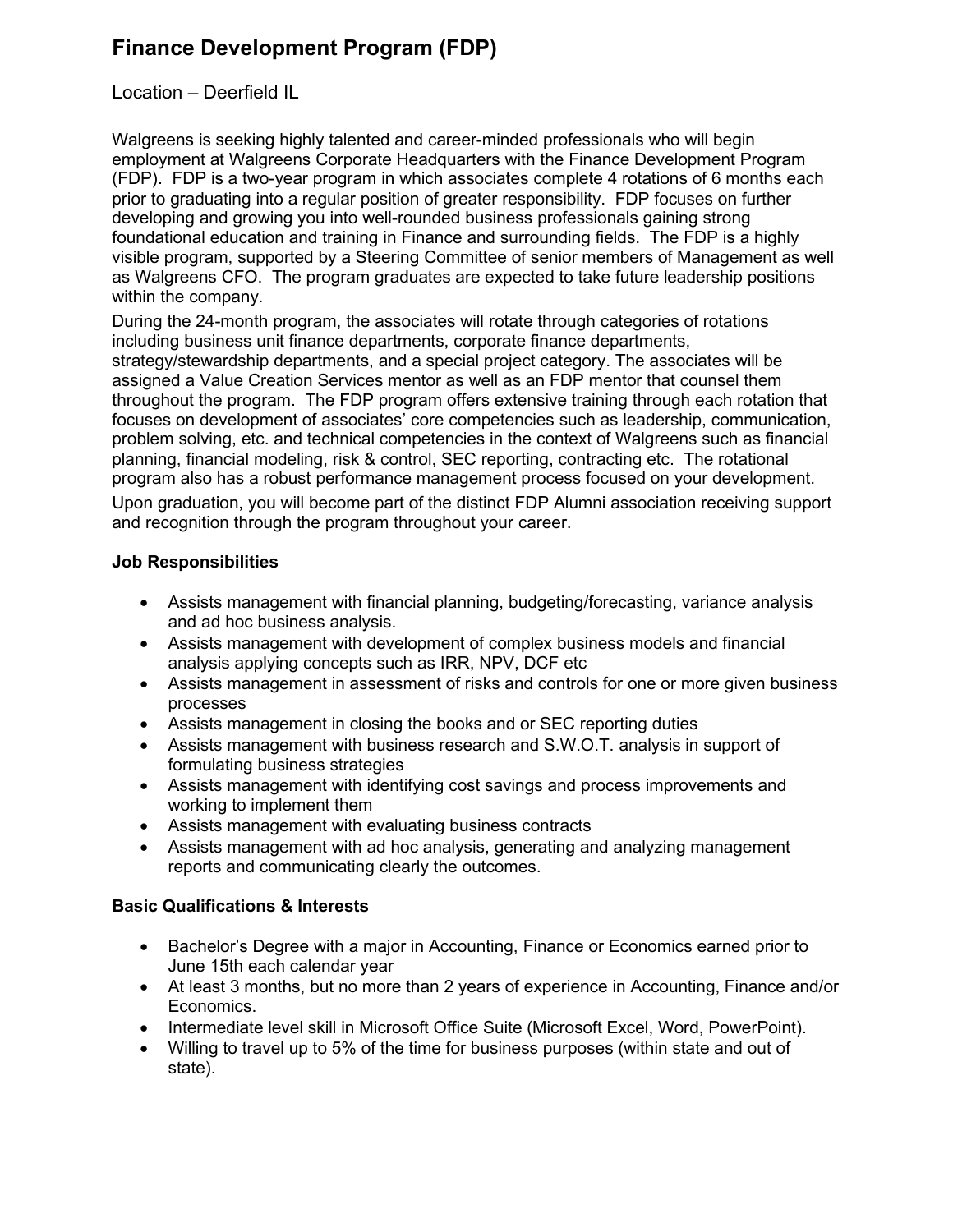#### **Preferred Qualifications & Interests**

- GPA of 3.2 or above on a 4.0 scale.
- Experience analyzing situations and resolving problems in school and/or work situations
- Experience building and maintaining relationships within a team
- Experience leading people and/or processes in school and/or work situations
- Experience holding a leadership position, such as student organizations, residence halls, fraternity/sorority or similar
- Recipient of achievement award or recognition academics, sports, student organization contribution or similar
- Experience with entrepreneurial achievements or activities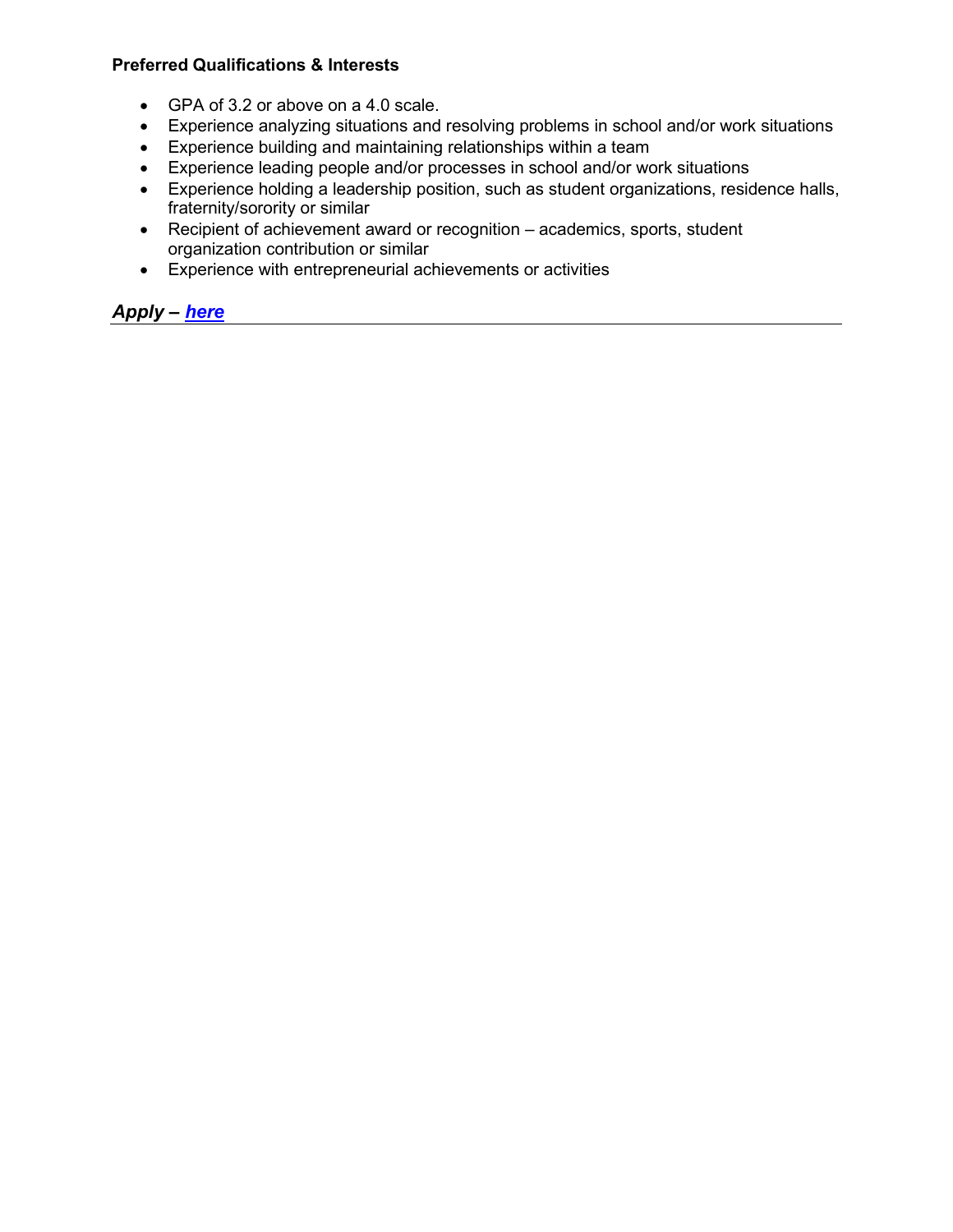# <span id="page-15-0"></span>**Accounting Development Program (ADP)**

Location – Deerfield IL

Walgreens is seeking highly talented and career-minded professionals who will begin employment at Walgreens Corporate Headquarters with the Accounting Development Program (ADP). ADP is a two-year program in which associates complete 4 rotations of 6 months each prior to graduating into a regular position of greater responsibility. ADP focuses on further developing and growing you into well-rounded business professionals gaining strong foundational education and training in Accounting and surrounding fields. The ADP is a highly visible program, supported by a Steering Committee of senior members of Management. The program graduates are expected to take future leadership positions within the company.

During the 24-month program, the associates will rotate through categories of rotations including Divisional Accounting, Compliance & Regulatory, Global Controllership, and Finance. The associates will be assigned a senior leader as their mentor as well as an ADP peer mentor that counsel them throughout the program. The ADP program offers extensive training through each rotation that focuses on development of associates' core competencies such as leadership, communication, problem solving and technical competencies. The rotational program also has a robust performance management process focused on your professional development throughout the program.

Upon graduation you will become part of the distinct ADP Alumni association receiving support and recognition throughout your career at Walgreens.

# **Job Responsibilities**

While meeting the program growth and development goals, assists business units and functions in achievement of Objectives, Strategies, Goals & Metrics, through the following tasks, where applicable: Assists management with financial planning, budgeting/forecasting, variance analysis and ad hoc business analysis.

- Assists management with financial reporting, variance analysis, and ad hoc business analysis.
- Assists management in assessment of risks and controls for one or more given business processes
- Assists management in closing the books and or SEC reporting duties
- Assists management with identifying cost savings and process improvements and working to implement them.
- Assists management with evaluating business contracts
- Assists management with ad hoc analysis, generating and analyzing management reports and communicating clearly the outcomes

# **Basic Qualifications & Interests**

- Bachelor's Degree with a major in Accounting earned prior to June 15th
- At least 3 months, but no more than 2 years of experience in Accounting
- Experience leading people and/or processes in school and/or work situations
- Experience analyzing situations and resolving problems in school and/or work situations
- Experience building and maintaining relationships within a team.